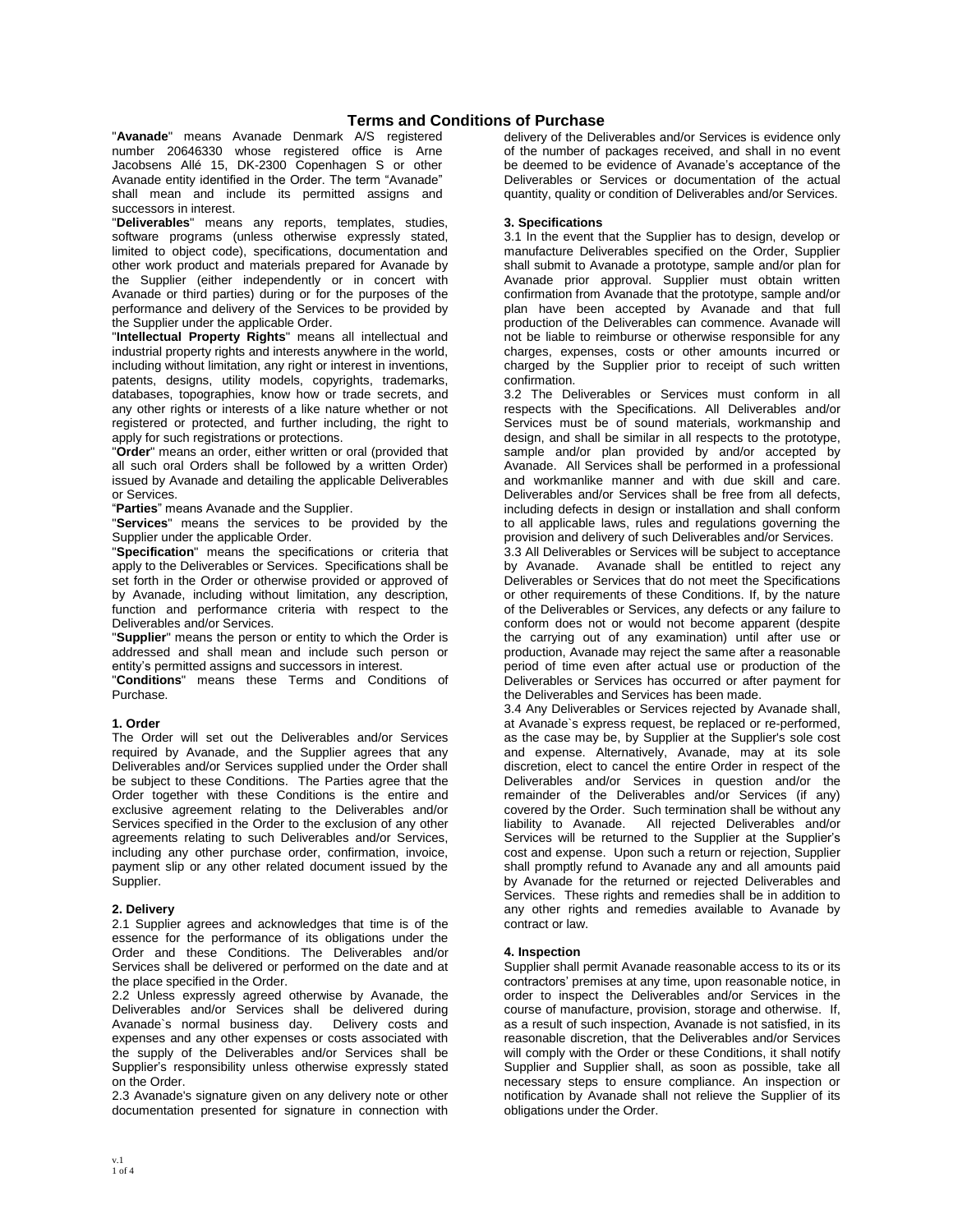#### **5. Prices and Payment**

5.1 All fees, charges, expenses, prices and taxes for the Deliverables and Services shall be as specified in the Order. Unless otherwise specified in the applicable Order, the currency of such amounts shall be deemed to be in Danish Krone.

5.2 No increase or other upward adjustment in the prices, fees, charges, expenses and taxes shall be made unless expressly set forth in the Order.

5.3 Supplier shall submit an invoice to the Avanade department or person set forth in the Order. Invoices, shall at a minimum, contain the order number, item number, and full description of the Deliverables and/or Services and shall only be issued once the Deliverables and/or Services have been delivered and accepted by Avanade. Supplier shall provide all documentation and receipts requested by Avanade to verify the amounts charged in the invoice. Avanade shall pay the Supplier within sixty (60) days of receipt of a correct and duly submitted invoice and the required documents mentioned herein.

### **6. Delay**

If Supplier is delayed or prevented from performing its obligations under the Order by circumstances beyond its reasonable control, it shall give immediate notice to Avanade in writing. Upon receipt of such notice, Avanade may, in its sole discretion, elect to terminate the Order, in whole or in part, if Supplier cannot complete its obligations under the Order within a reasonable time as determined by Avanade. Such termination shall be without any further liability to Avanade.

### **7. Property and Risk of Loss**

Property and risk of loss in and of the Deliverables shall vest with the Supplier until delivery of the Deliverables and/or Services to Avanade and it will continue to vest with the Supplier if the Deliverables and/or Services are rejected by Avanade.

# **8. Intellectual Property Rights**

8.1 All tangible or intangible materials prepared by Supplier for Avanade pursuant to the Order and these Conditions shall be owned solely and exclusively by Avanade and Supplier hereby assigns to Avanade all rights in such Deliverables and/or Services, (including without limitation, any Inventions, patents, copyright, trade secret, trademarks and design rights therein). Supplier further shall disclose to Avanade all discoveries, inventions, ideas or techniques ("Inventions") made by Supplier, its employees and agents in carrying out the work pursuant to the Order, provided that either the conception or reduction to practice occurs during the term hereof and in carrying out the work hereunder. All such Inventions and work product shall be the exclusive property of Avanade.

8.2 Supplier will acquire from its employees and agents who may carry out the work pursuant to the Order, all such rights as may be necessary so that Avanade will receive the rights hereby agreed to be conveyed and vested in it, free of any claims of such employees and agents.

8.3 Supplier shall execute such documents or appoint Avanade as its agent and attorney in fact, to execute such documents on its behalf, and provide such assistance as Avanade may reasonably request to give full effect to the provisions of this Section.

8.4 Supplier retains no rights to use the Deliverables and/or Services provided by it hereunder or the Inventions and agrees not to challenge the validity of Avanade's and its affiliates' ownership of such work or Inventions.

8.5 These Conditions do not grant or otherwise give the Parties ownership in or other proprietary rights or license to use the other party's intellectual property rights except as expressly provided for herein.

8.6 Each party's rights and obligations under this Section shall remain in effect and survive any termination or expiration of these Conditions and the applicable Order.

## **9. Confidentiality**

Supplier may have access to information that may relate to Avanade's and/or its affiliates' and their agents', contractors' or client(s)' past, present, or future research, development, or business activities and any proprietary products, materials, services, or technical knowledge, and is regarded as confidential or proprietary ("Confidential Information"). In connection therewith, the following shall apply:  $(a)$ Confidential Information may be used by Supplier only to assist Supplier in connection with the Deliverables or Services; (b) Supplier will protect the confidentiality of the Confidential Information in the same manner that Supplier protects its own confidential information of like kind; (c) access to the Confidential Information shall be restricted to Supplier and its employees on a need to know basis and Supplier shall not disclose Confidential Information to any third party; and (d) Confidential Information may not be copied or reproduced without Avanade's prior written consent. Supplier shall give prompt notice to Avanade of any unauthorized use or disclosure of the Confidential Information. The foregoing restrictions shall not apply to information that: (e) is previously known to Supplier (as established by Supplier's written records); (f) is acquired by Supplier from a third party which is not, to Supplier's knowledge, under an obligation to Avanade not to disclose such information, or (g) which is or becomes publicly available through no breach by Supplier of these Conditions. Unless otherwise expressly authorized in writing by Avanade, all Confidential Information made available to Supplier, including copies thereof, shall be returned to Avanade upon termination of the Order or these Conditions or request by Avanade. The obligations set forth herein shall survive termination or expiration of these Conditions and the Order.

#### **10. Independent Contractor**

10.1 Supplier shall be an independent contractor and Supplier acknowledges, and confirms to Avanade, its' status as that of an independent contractor. Nothing herein shall be deemed or construed to create a joint venture, partnership, agency or employee/employer relationship between the Parties for any purpose, including but not limited to taxes or employee benefits.

10.2 Supplier will be solely responsible for payment of any and all taxes and insurance including but not limited to any and all taxes based on or measured by the Supplier's employees or agents net income or property and any and all other taxes imposed by law upon Avanade.

10.3 If Avanade is required to withhold or deduct any taxes from any payment to Supplier, Avanade will not be required to "gross up" the amount of such payment and shall pay to Supplier the total amount reflected on the invoice less the applicable withholding taxes.

10.4 Supplier shall provide and make available to Avanade any certificates, certifications and other exemption information reasonably requested by Avanade. Supplier agrees to provide Avanade upon request any documents which may be required for regulatory purposes.

10.5 Supplier recognizes its obligation to arrange for at its sole expense for all visas, work permits and like governmental authorizations of whatever nature needed or convenient in order to enable the consultant to render the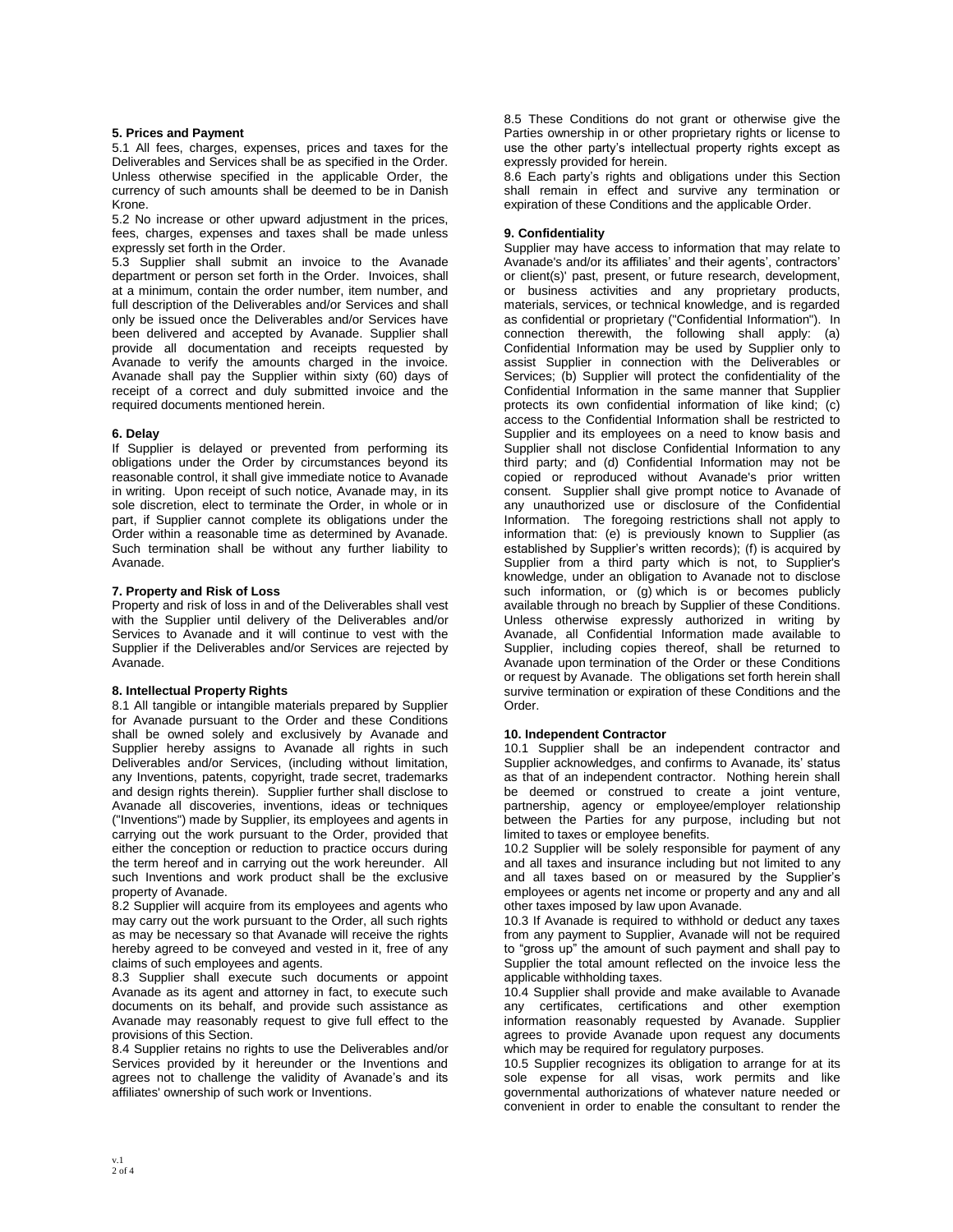services and perform any and all further obligations hereunder.

10.6 Supplier and its employees and agents shall comply with all applicable work, immigration and like laws, rules and regulations in force in each country where the services will be rendered or work be performed hereunder by the Supplier. Supplier will submit to Avanade upon request evidence of compliance with the provisions of this section in a form and manner satisfactory to Avanade.

10.7Nothing in the Order or these Conditions shall create an employment relationship between any Supplier resources and Avanade. Supplier resources, shall, in no event, be deemed "leased", "temporary", "seasonal" or other employees of Avanade for any purpose. Supplier shall be solely responsible for the payment of compensation of and to the Supplier resources including their salaries, commissions, allowances and other remuneration and benefits and deduction of applicable taxes therefrom for remittance to tax authorities and Supplier shall inform Supplier resources that they are not entitled to any benefits offered by Avanade. 10.8 Supplier and its resources are not authorized and shall not have any right, power or authority to create any obligation, express or implied, or make representation on behalf of Avanade.

### **11. Indemnity and Insurance**

11.1 Supplier shall indemnify and hold Avanade and its affiliates, and their clients, employees and agents, harmless from and against any claims, demands, loss, liability, damage or expense: (i) related to the negligent or willful acts or omissions of Supplier or its resources; (ii) related to any claim that Supplier or its resources is or are not an independent contractors of Avanade; (iii) related to claims by resources of Supplier except for claims based on Avanade's willful misconduct or gross negligence; (iv) related to any claim that any, Invention, deliverable, work product or other materials delivered under these Conditions or otherwise provided in the Deliverables or Services or use of such by Avanade infringes any Intellectual Property Right; or (v) any claim that Supplier or its resources has or have breached or violated any applicable laws, rules and regulations. The indemnities provided under these Conditions and any Order shall be in addition to and not in lieu of any other remedy available to Avanade under the contract or by law.

11.2 Supplier shall have in force and maintain, at its own cost and expense, insurance coverage with a reputable and authorized insurer in which is reasonable with respect to the provision of the Order or otherwise in connection with these Conditions. Supplier shall provide evidence of any coverage maintained by Supplier for purposes of or in connection with the Order or these Conditions upon Avanade's request.

# **12. General**

12.1 The Order and these Conditions are personal to the Supplier and the Supplier shall not assign, subcontract or transfer or purport to assign or transfer the Order, these Conditions or its obligations hereunder to any other person or entity without the prior written consent of Avanade. Avanade may assign the Order or these Conditions, in part or whole, upon prior notice to Supplier.

12.2 No delay or failure by the Parties to exercise any of its powers, rights or remedies under these Conditions will operate as a waiver of such powers, rights or remedies. 12.3 These Conditions may not be modified or amended except by the mutual written agreement of the Parties.

12.4 If any provision of these Conditions or an Order is held by any competent authority to be invalid or unenforceable, the validity of the other provisions and the remainder of these Conditions or the Order shall not be affected. Supplier shall not make any announcement concerning these Conditions or the Deliverables and/or the Services and Supplier shall not use or disclose the name, trademark, domain name, service mark, logo or any other intellectual property of Avanade and/or its affiliates or their agents, employees or clients.

12.5 Supplier will maintain up to date and accurate books and records as is reasonable, including with respect to each Supplier resource performing the Services or delivering the Deliverables, including timesheets and details of expenses incurred (together with valid receipts for same), and will provide Avanade copies of and access to such books and records upon reasonable notice during normal business hours.

12.6 Any notice required or permitted to be given by either party to the other shall be addressed to that other party's registered office address. Such notice shall be effected either: (a) personally, in which case service shall be deemed effective on delivery; or (b) by pre-paid registered post, in which case service will be deemed effective on the day after posting. Parties shall attempt to amicably settle all disputes concerning these Conditions and the obligations hereunder.

## 12.7 Supplier undertakes to abide by the US Foreign Corrupt Practices Act (FCPA) and Avanade Anti-bribery Policy.

12.8 Avanade is committed to conducting its business free from unlawful, unethical or fraudulent activity. Supplier is expected to act in a manner consistent with the ethical and professional standards of Avanade as described in the Avanade Code of Business Ethics, including prompt reporting of unlawful, fraudulent or unethical conduct. A copy of the Avanade Code of Business Ethics can be found at http://www.avanade.com/nordic/Pages/code-of-ethics.aspx 14.2 Avanade has established reporting mechanisms and prohibits retaliation or other adverse action for reporting

violations of these standards. Reporting channels are disclosed in detail in Code of Business Ethics document.

# **13. Term and termination**

13.1 This Agreement shall become effective upon signing thereof by both Parties and shall thereafter remain in force until all services have been duly performed and Avanade has paid therefore when it shall automatically terminate without prior notice. In addition hereto, Avanade may at any time and without cause terminate the Order by giving ten (10) days' written notice to the Supplier. Upon such termination, the Avanade shall pay the Supplier for all Services rendered, Deliverables delivered and expenses incurred by the Supplier prior to the date the Agreement terminates.

12.2 This Agreement may be terminated by either Party with immediate effect by written notice: (i) if the other Party is in material breach of any its obligations hereunder and fails to remedy such breach within ten (10) days from receipt of a written notice from the other Party specifying the breach in reasonable, or (ii) if the other Party becomes insolvent, files or is subjected to the filing of process under any law relating to bankruptcy or insolvency, consents to receivership, adopts an arrangement with its creditors in respect of repayment of debt owed to them, is dissolved, or enters or files process for the purpose of entering into liquidation, (otherwise than solely for the purpose of amalgamation or reconstruction).

12.3 Clauses  $6, 7, 8, 9, 10, 11, 13$  and  $14$  of this Agreement shall survive any termination hereof.

#### **Applicable law and disputes**

13.1 This order shall be construed in accordance with and be governed by the laws of Denmark to the exclusion of its conflict of law rules ("private international law"). The U.N.